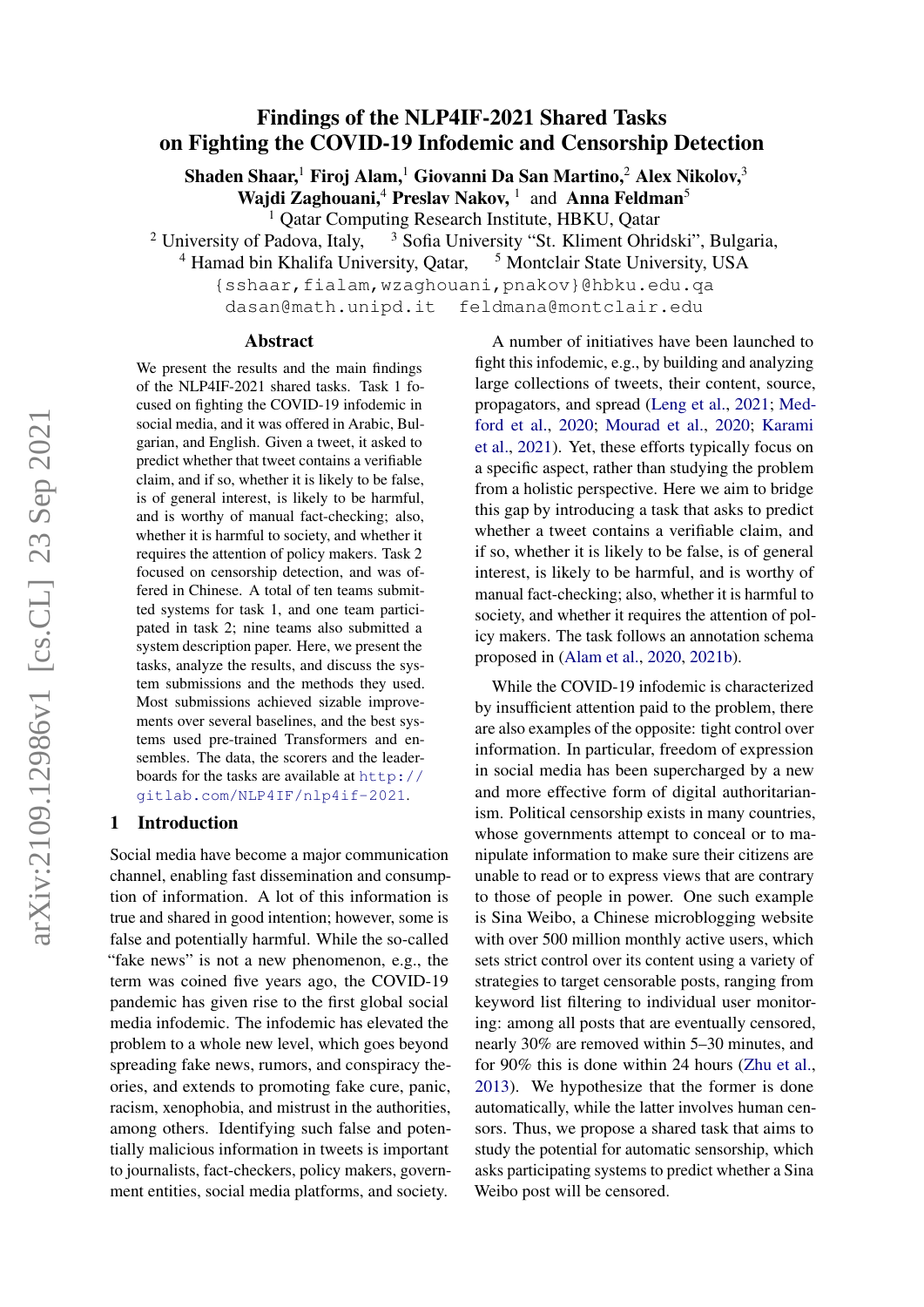### 2 Related Work

In this section, we discuss studies relevant to the COVID-19 infodemic and to censorship detection.

#### 2.1 COVID-19 Infodemic

Disinformation, misinformation, and "fake news" thrive in social media. [Lazer et al.](#page-9-3) [\(2018\)](#page-9-3) and [Vosoughi et al.](#page-10-1) [\(2018\)](#page-10-1) in *Science* provided a general discussion on the science of "fake news" and the process of proliferation of true and false news online. There have also been several interesting surveys, e.g., [Shu et al.](#page-10-2) [\(2017\)](#page-10-2) studied how information is disseminated and consumed in social media. Another survey by [Thorne and Vlachos](#page-10-3) [\(2018\)](#page-10-3) took a fact-checking perspective on "fake news" and related problems. Yet another survey [\(Li et al.,](#page-9-4) [2016\)](#page-9-4) covered truth discovery in general. Some very recent surveys focused on stance for misinformation and disinformation detection [\(Hardalov et al.,](#page-8-3) [2021\)](#page-8-3), on automatic fact-checking to assist human fact-checkers [\(Nakov et al.,](#page-9-5) [2021a\)](#page-9-5), on predicting the factuality and the bias of entire news outlets [\(Nakov et al.,](#page-9-6) [2021c\)](#page-9-6), on multimodal disinformation detection [\(Alam et al.,](#page-8-4) [2021a\)](#page-8-4), and on abusive language in social media [\(Nakov et al.,](#page-9-7) [2021b\)](#page-9-7).

A number of Twitter datasets have been developed to address the COVID-19 infodemic. Some are without labels, other use distant supervision, and very few are manually annotated. [Cinelli](#page-8-5) [et al.](#page-8-5) [\(2020\)](#page-8-5) studied COVID-19 rumor amplification in five social media platforms; their data was labeled using distant supervision. Other datasets include a multi-lingual dataset of 123M tweets [\(Chen](#page-8-6) [et al.,](#page-8-6) [2020\)](#page-8-6), another one of 383M tweets [\(Banda](#page-8-7) [et al.,](#page-8-7) [2020\)](#page-8-7), a billion-scale dataset of 65 languages and 32M geo-tagged tweets [\(Abdul-Mageed et al.,](#page-8-8) [2021\)](#page-8-8), and the GeoCoV19 dataset, consisting of 524M multilingual tweets, including 491M with GPS coordinates [\(Qazi et al.,](#page-10-4) [2020\)](#page-10-4). There are also Arabic datasets, both with [\(Haouari et al.,](#page-8-9) [2021;](#page-8-9) [Mubarak and Hassan,](#page-9-8) [2021\)](#page-9-8) and without manual annotations [\(Alqurashi et al.,](#page-8-10) [2020\)](#page-8-10). We are not aware of Bulgarian datasets.

[Zhou et al.](#page-10-5) [\(2020\)](#page-10-5) created the ReCOVery dataset, which combines 2,000 news articles about COVID-19, annotated for their factuality, with 140,820 tweets. [Vidgen et al.](#page-10-6) [\(2020\)](#page-10-6) studied COVID-19 prejudices using a manually labeled dataset of 20K tweets with the following labels: hostile, criticism, prejudice, and neutral.

[Song et al.](#page-10-7) [\(2021\)](#page-10-7) collected a dataset of false and misleading claims about COVID-19 from IFCN Poynter, which they manually annotated with the following ten disinformation-related categories: (1) Public authority, (2) Community spread and impact, (3) Medical advice, self-treatments, and virus effects, (4) Prominent actors, (5) Conspiracies, (6) Virus transmission, (7) Virus origins and properties, (8) Public reaction, and (9) Vaccines, medical treatments, and tests, and (10) Cannot determine.

Another related dataset study by [\(Pulido et al.,](#page-10-8) [2020\)](#page-10-8) analyzed 1,000 tweets and categorized them based on factuality into the following categories: *(i)* False information, *(ii)* Science-based evidence, *(iii)* Fact-checking tweets, *(iv)* Mixed information, *(v)* Facts, *(vi)* Other, and *(vii)* Not valid. [Ding](#page-8-11) [et al.](#page-8-11) [\(2020\)](#page-8-11) have a position paper discussing the challenges in combating the COVID-19 infodemic in terms of data, tools, and ethics. [Hossain et al.](#page-8-12) [\(2020\)](#page-8-12) developed the COVIDLies dataset by matching a known misconceptions with tweets, and manually annotated the tweets with stance: whether the target tweet agrees, disagrees, or has no position with respect to a known misconception. Finally, [\(Shuja et al.,](#page-10-9) [2020\)](#page-10-9) provided a comprehensive survey categorizing the COVID-19 literature into four groups: diagonisis related, transmission and mobility, social media analysis, and knowledge-based approaches.

The most relevant previous work is [\(Alam et al.,](#page-8-2) [2021b,](#page-8-2) [2020\)](#page-8-1), where tweets about COVID-19 in Arabic and English were annotated based on an annotation schema of seven questions. Here, we adopt the same schema (but with binary labels only), but we have a larger dataset for Arabic and English, and we further add an additional language: Bulgarian.

#### 2.2 Censorship Detection

There has been a lot of research aiming at developing strategies to detect and to evade censorship. Most work has focused on exploiting technological limitations with existing routing protocols [\(Leberknight et al.,](#page-9-9) [2012;](#page-9-9) [Katti et al.,](#page-9-10) [2005;](#page-9-10) [Levin](#page-9-11) [et al.,](#page-9-11) [2015;](#page-9-11) [Weinberg et al.,](#page-10-10) [2012;](#page-10-10) [Bock et al.,](#page-8-13) [2020\)](#page-8-13). Research that pays more attention to the linguistic properties of online censorship in the context of censorship evasion includes [Safaka et al.](#page-10-11) [\(2016\)](#page-10-11), who applied linguistic steganography to circumvent censorship.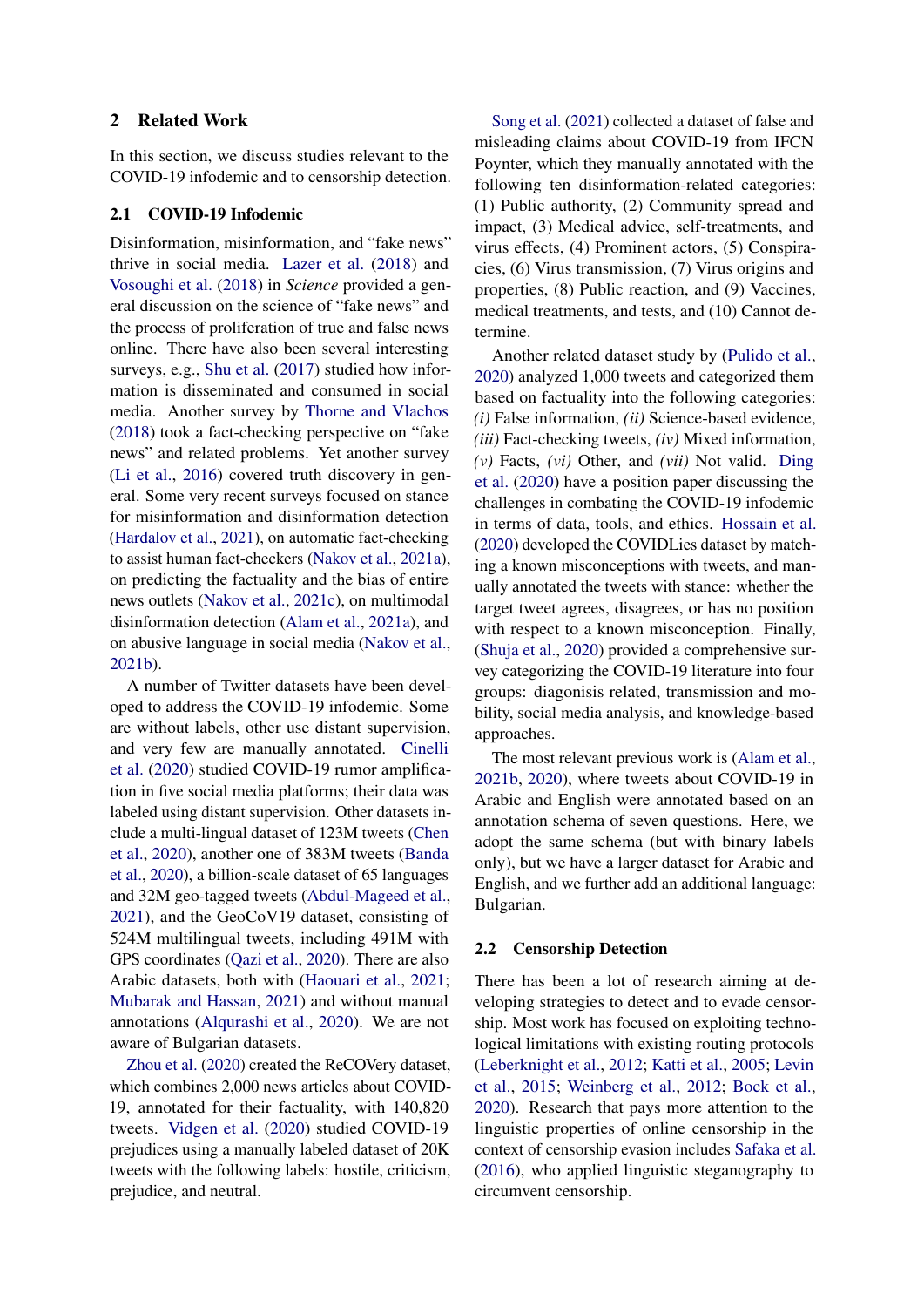Other related work is that of [Lee](#page-9-12) [\(2016\)](#page-9-12), who used parodic satire to bypass censorship in China and claimed that this stylistic device delays and often evades censorship. [Hiruncharoenvate et al.](#page-8-14) [\(2015\)](#page-8-14) showed that the use of homophones of censored keywords on Sina Weibo could help extend the time for which a Weibo post could remain available online. All these methods require significant human effort to interpret and to annotate texts to evaluate the likelihood of censorship, which might not be practical to carry out for common Internet users in real life.

[King et al.](#page-9-13) [\(2013\)](#page-9-13) in turn studied the relationship between political criticism and the chance of censorship. They came to the conclusion that posts that have a Collective Action Potential get deleted by the censors even if they support the state. [Zhang and Pan](#page-10-12) [\(2019\)](#page-10-12) introduced a system, Collective Action from Social Media (CASM), which uses convolutional neural networks on image data and recurrent neural networks with long short-term memory on text data in a two-stage classifier to identify social media posts about offline collective action. [Zhang and Pan](#page-10-12) [\(2019\)](#page-10-12) found that despite online censorship in China suppressing the discussion of collective action in social media, censorship does not have a large impact on the number of collective action posts identified through CASM-China. [Zhang and Pan](#page-10-12) [\(2019\)](#page-10-12) claimed that the system would miss collective action taking place in ethnic minority regions, such as Tibet and Xinjiang, where social media penetration is lower and more stringent Internet control is in place, e.g., Internet blackouts.

Finally, there has been research that uses linguistic and content clues to detect censorship. [Knockel](#page-9-14) [et al.](#page-9-14) [\(2015\)](#page-9-14) and [Zhu et al.](#page-10-0) [\(2013\)](#page-10-0) proposed detection mechanisms to categorize censored content and to automatically learn keywords that get censored. [Bamman et al.](#page-8-15) [\(2012\)](#page-8-15) uncovered a set of politically sensitive keywords and found that the presence of some of them in a Weibo blogpost contributed to a higher chance of the post being censored. [Ng et al.](#page-9-15) [\(2018b\)](#page-9-15) also targeted a set of topics that had been suggested to be sensitive, but unlike [Bamman et al.](#page-8-15) [\(2012\)](#page-8-15), they covered areas not limited to politics. [Ng et al.](#page-9-15) [\(2018b\)](#page-9-15), [Ng et al.](#page-10-13) [\(2019\)](#page-10-13), and [Ng et al.](#page-9-16) [\(2020\)](#page-9-16) investigated how the textual content might be relevant to censorship decisions when both censored and uncensored blogposts include the same sensitive keyword(s).

# 3 Tasks

Below, we describe the two tasks: their setup and their corresponding datasets.

#### 3.1 Task 1: COVID-19 Infodemic

Task Setup: The task asks to predict several binary properties for an input tweet about COVID-19. These properties are formulated in seven questions as briefly discussed below:

- 1. Verifiable Factual Claim: *Does the tweet contain a verifiable factual claim?* A verifiable factual claim is a statement that something is true, and this can be verified using factual, verifiable information such as statistics, specific examples, or personal testimony. Following [\(Konstanti](#page-9-17)[novskiy et al.,](#page-9-17) [2018\)](#page-9-17), factual claims could be (*a*) stating a definition, (*b*) mentioning a quantity in the present or in the past, (*c*) making a verifiable prediction about the future, (*d*) reference laws, procedures, and rules of operation, and (*e*) reference images or videos (e.g., "*This is a video showing a hospital in Spain.*"), (*f*) implying correlation or causation (such correlation/ causation needs to be explicit).
- 2. False Information: *To what extent does the tweet appear to contain false information?* This annotation determines how likely the tweet is to contain false information without fact-checking it, but looking at things like its style, metadata, and the credibility of the sources cited, etc.
- 3. Interesting for the General Public: *Will the tweet have an impact on or be of interest to the general public?* In general, claims about topics such as healthcare, political news and findings, and current events are of higher interest to the general public. Not all claims should be factchecked, for example "*The sky is blue.*", albeit being a claim, is not interesting to the general public and thus should not be fact-checked.
- 4. Harmfulness: *To what extent is the tweet harmful to the society/person(s)/company(s)/product(s)?* The purpose of this question is to determine whether the content of the tweet aims to and can negatively affect the society as a whole, a specific person(s), a company(s), a product(s), or could spread rumors about them.<sup>[1](#page-2-0)</sup>

<span id="page-2-0"></span> ${}^{1}$ A rumor is a form of a statement whose veracity is not quickly or ever confirmed.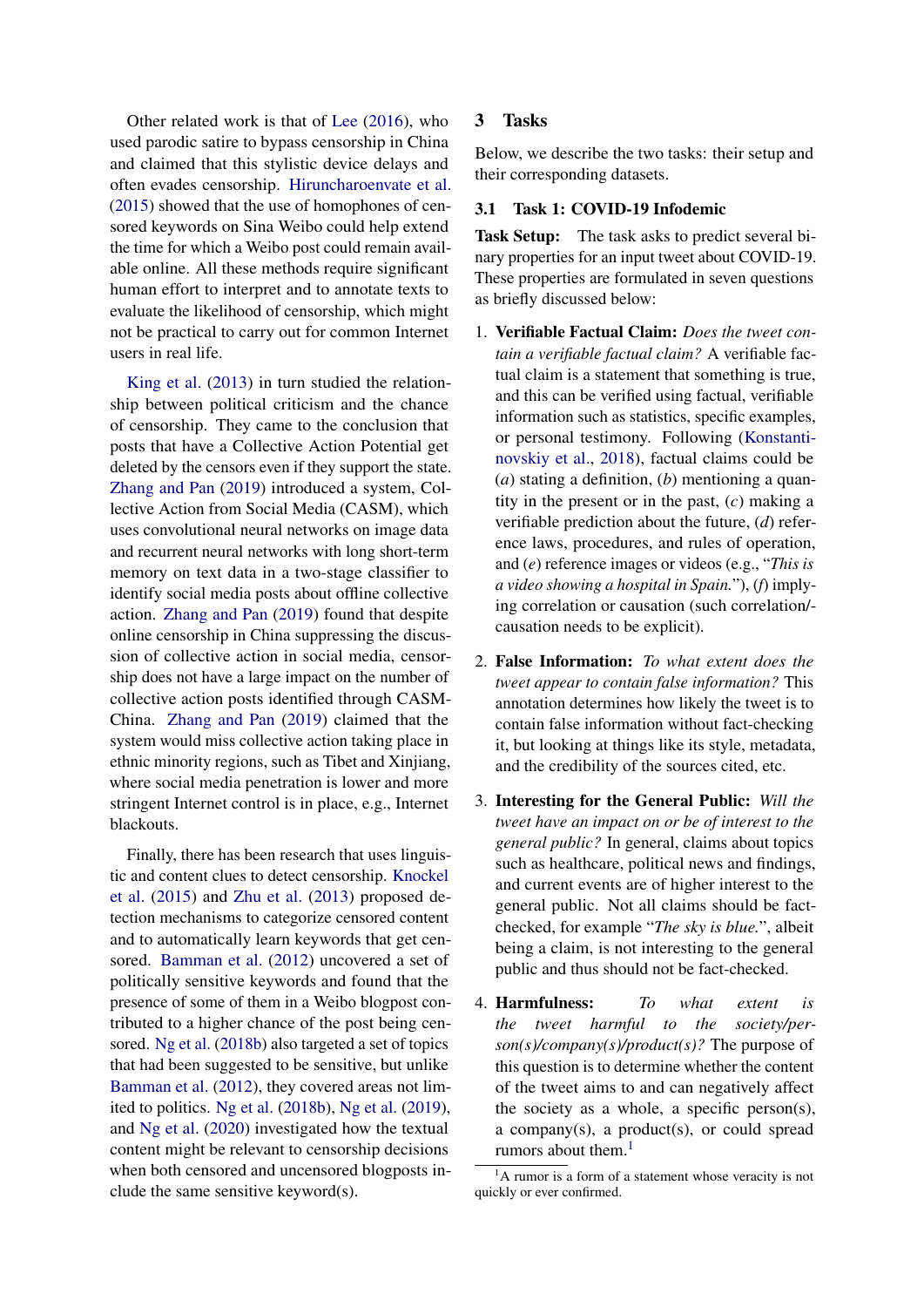<span id="page-3-0"></span>

|           | Train | Dev   | Test. | <b>Total</b> |
|-----------|-------|-------|-------|--------------|
| Arabic    | 520   | 2.536 | 1.000 | 4.056        |
| Bulgarian | 3,000 | 350   | 357   | 3,707        |
| English   | 867   | 53    | 418   | 1.338        |

Table 1: Task 1: Statistics about the dataset.

- 5. Need to Fact-Check: *Do you think that a professional fact-checker should verify the claim in the tweet?* Not all factual claims are important or worth fact-checking by a professional factchecker as this is a time-consuming process. For example, claims that could be fact-checked with a very simple search on the Internet probably do not need the attention of a professional factchecker.
- 6. Harmful to Society: *Is the tweet harmful for the society?* The purpose of this question is to judge whether the content of the tweet is could be potentially harmful for the society, e.g., by being weaponized to mislead a large number of people. For example, a tweet might not be harmful because it is a joke, or it might be harmful because it spreads panic, rumors or conspiracy theories, promotes bad cures, or is xenophobic, racist, or hateful.
- 7. Requires Attention: *Do you think that this tweet should get the attention of government entities?* A variety of tweets might end up in this category, e.g., such blaming the authorities, calling for action, offering advice, discussing actions taken or possible cures, asking important questions (e.g., "*Will COVID-19 disappear in the summer?*"), etc.

Data: For this task, the dataset covers three different languages (Arabic, Bulgarian, and English), annotated with yes/no answers to the above questions. More details about the data collection and the annotation process, as well as statistics about the corpus can be found in [\(Alam et al.,](#page-8-2) [2021b,](#page-8-2) [2020\)](#page-8-1), where an earlier (and much smaller) version of the corpus is described. We annotated additional tweets for Arabic and Bulgarian for the shared task using the same annotation schema. Table [1](#page-3-0) shows the distribution of the examples in the training, development and test sets for the three languages. Note that, we have more data for Arabic and Bulgarian than for English.

<span id="page-3-4"></span>

|            | Train Dev Test |     |     | Total |
|------------|----------------|-----|-----|-------|
| censored   | 762            | 93  | 98  | 953   |
| uncensored | 750            | 96  | 91  | 937   |
| Total      | 1.512          | 189 | 189 | 1.890 |

Table 2: Task 2: Statistics about the dataset.

#### 3.2 Task 2: Censorship Detection

Task Setup: For this task, we deal with a particular type of censorship – when a post gets removed from a social media platform semi-automatically based on its content. The goal is to predict which posts on Sina Weibo, a Chinese microblogging platform, will get removed from the platform, and which posts will remain on the website.

Data: Tracking censorship topics on Sina Weibo is a challenging task due to the transient nature of censored posts and the scarcity of censored data from well-known sources such as FreeWeibo<sup>[2](#page-3-1)</sup> and WeiboScope<sup>[3](#page-3-2)</sup>. The most straightforward way to collect data from a social media platform is to make use of its API. However, Sina Weibo imposes various restrictions on the use of its  $API<sup>4</sup>$  $API<sup>4</sup>$  $API<sup>4</sup>$  such as restricted access to certain endpoints and restricted number of posts returned per request. Above all, their API does not provide any endpoint that allows easy and efficient collection of the target data (posts that contain sensitive keywords). Therefore, [Ng et al.](#page-10-13) [\(2019\)](#page-10-13) and [Ng et al.](#page-9-16) [\(2020\)](#page-9-16) developed an alternative method to track censorship for our purposes. The reader is referred to the original articles to learn more details about the data collection. In a nutshell, the dataset contains censored and uncensored tweets, and it includes no images, no hyperlinks, no re-blogged content, and no duplicates.

For the present shared task 2, we use the balanced dataset described in [\(Ng et al.,](#page-9-16) [2020\)](#page-9-16) and [\(Ng et al.,](#page-10-13) [2019\)](#page-10-13). The data is collected across ten topics for a period of four months: from August 29, 2018 till December 29, 2018. Table [2](#page-3-4) summarizes the datasets in terms of number of censored and uncensored tweets in the training, development, and testing sets, while Table [3](#page-4-0) shows the main topics covered by the dataset.

<span id="page-3-1"></span><sup>2</sup><http://freeweibo.com>

<span id="page-3-2"></span><sup>3</sup><http://weiboscope.jmsc.hku.hk>

<span id="page-3-3"></span><sup>4</sup> http://open.weibo.com/wiki/API文档/en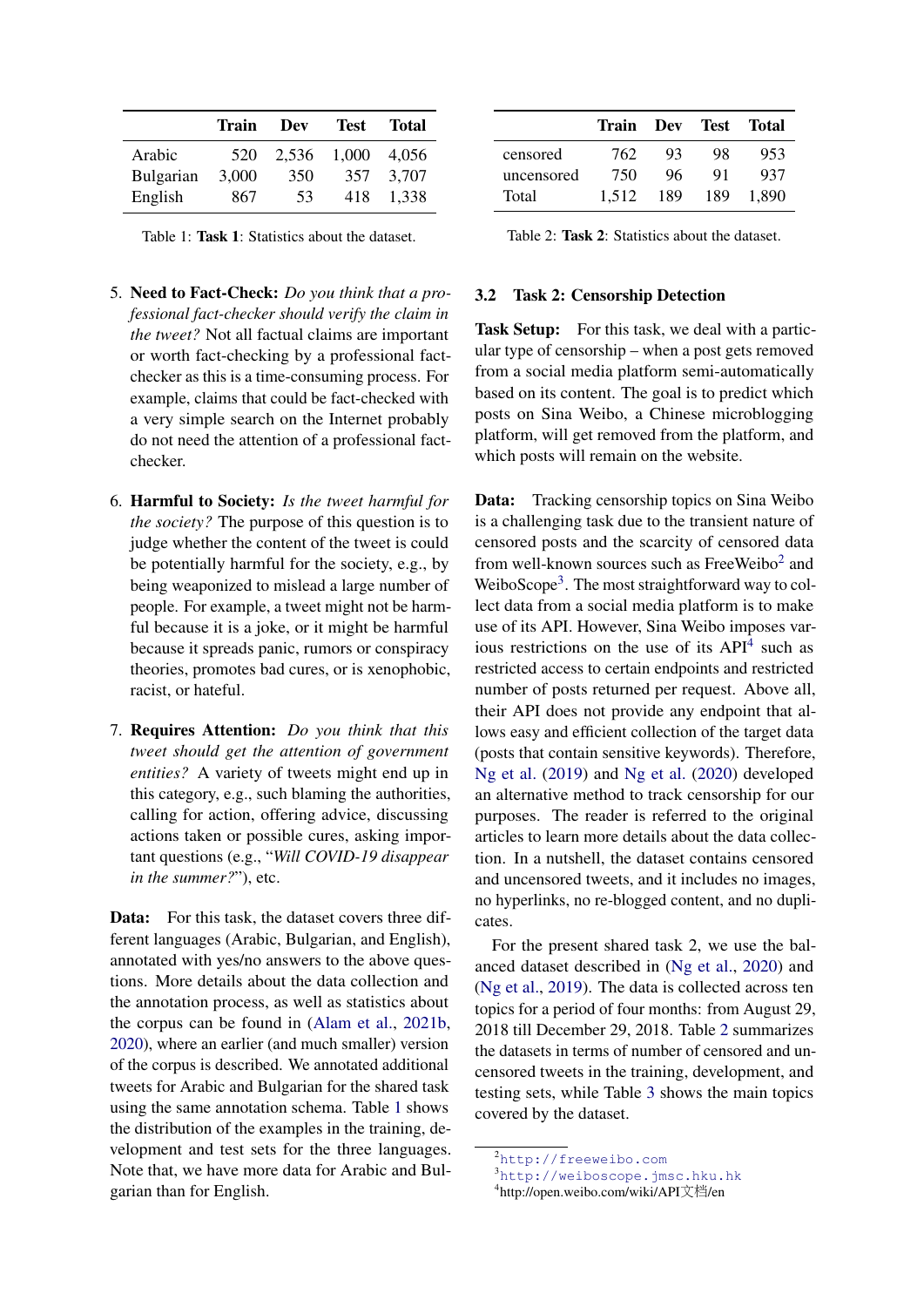<span id="page-4-0"></span>

| <b>Topic</b>            | Censored | <b>Uncensored</b> |
|-------------------------|----------|-------------------|
| cultural revolution     | 55       | 60                |
| human rights            | 53       | 67                |
| family planning         | 15       | 25                |
| censorship & propaganda | 32       | 54                |
| democracy               | 119      | 107               |
| patriotism              | 70       | 105               |
| China                   | 186      | 194               |
| Trump                   | 320      | 244               |
| Meng Wanzhou            | 55       | 76                |
| kindergarten abuse      | 48       | 5                 |
| Total                   | 953      | 937               |

Table 3: Task 2: Topics featured in the dataset.

### 4 Task Organization

In this section, we describe the overall task organization, phases, and evaluation measures.

### 4.1 Task Phases

We ran the shared tasks in two phases:

Development Phase In the first phase, only training and development data were made available, and no gold labels were provided for the latter. The participants competed against each other to achieve the best performance on the development set.

Test Phase In the second phase, the test set (unlabeled input only) was released, and the participants were given a few days to submit their predictions.

### 4.2 Evaluation Measures

The official evaluation measure for task 1 was the average of the weighted F1 scores for each of the seven questions; for task 2, it was accuracy.

### 5 Evaluation Results for Task 1

Below, we describe the baselines, the evaluation results, and the best systems for each language.

### 5.1 Baselines

The baselines for Task 1 are (*i*) majority class, (*ii*) ngram, and (*iii*) random. The performance of these baselines on the official test set is shown in Tables [4,](#page-5-0) [5,](#page-5-1) and [6.](#page-5-2)

### 5.2 Results and Best Systems

The results on the official test set for English, Arabic, and Bulgarian are reported in Tables [4,](#page-5-0) [5,](#page-5-1) and [6,](#page-5-2) respectively. We can see that most participants managed to beat all baselines by a margin.

Below, we give a brief summary of the best performing systems for each language.

The English Winner: Team TOKOFOU [\(Tzi](#page-10-14)[afas et al.,](#page-10-14) [2021\)](#page-10-14) performed best for English. They gathered six BERT-based models pre-trained in relevant domains (e.g., Twitter and COVID-themed data) or fine-tuned on tasks, similar to the shared task's topic (e.g., hate speech and sarcasm detection). They fine-tuned each of these models on the task 1 training data, projecting a label from the sequence classification token for each of the seven questions in parallel. After model selection on the basis of development set F1 performance, they combined the models in a majority-class ensemble.

The Arabic Winner: Team R00 had the best performing system for Arabic. They used an ensemble of the follwoing fine-tuned Arabic transformers: AraBERT [\(Antoun et al.,](#page-8-16) [2020\)](#page-8-16), Asafaya-BERT [\(Safaya et al.,](#page-10-15) [2020\)](#page-10-15), ARBERT. In addition, they also experimented with MARBERT [\(Abdul-](#page-8-17)[Mageed et al.,](#page-8-17) [2020\)](#page-8-17).

The Bulgarian Winner: We did not receive a submission for the best performing team for Bulgarian. The second best team, HunterSpeech-Lab [\(Panda and Levitan,](#page-10-16) [2021\)](#page-10-16), explored the crosslingual generalization ability of multitask models trained from scratch (logistic regression, transformer encoder) and pre-trained models (English BERT, and mBERT) for deception detection.

### 5.3 Summary of All Systems

DamascusTeam [\(Hussein et al.,](#page-8-18) [2021\)](#page-8-18) used a two-step pipeline, where the first step involves a series of pre-processing procedures to transform Twitter jargon, including emojis and emoticons, into plain text. In the second step, a version of AraBERT is fine-tuned and used to classify the tweets. Their system was ranked 5th for Arabic.

Team dunder mifflin [\(Suhane and Kowshik,](#page-10-17) [2021\)](#page-10-17) built a multi-output model using task-wise multi-head attention for inter-task information aggregation. This was built on top of the representations obtained from RoBERTa. To tackle the small size of the dataset, they used back-translation for data augmentation. Their loss function was weighted for each output, in accordance with the distribution of the labels for that output. They were the runners-up in the English subtask with a mean F1-score of 0.891 on the test set, without the use of any task-specific embeddings or ensembles.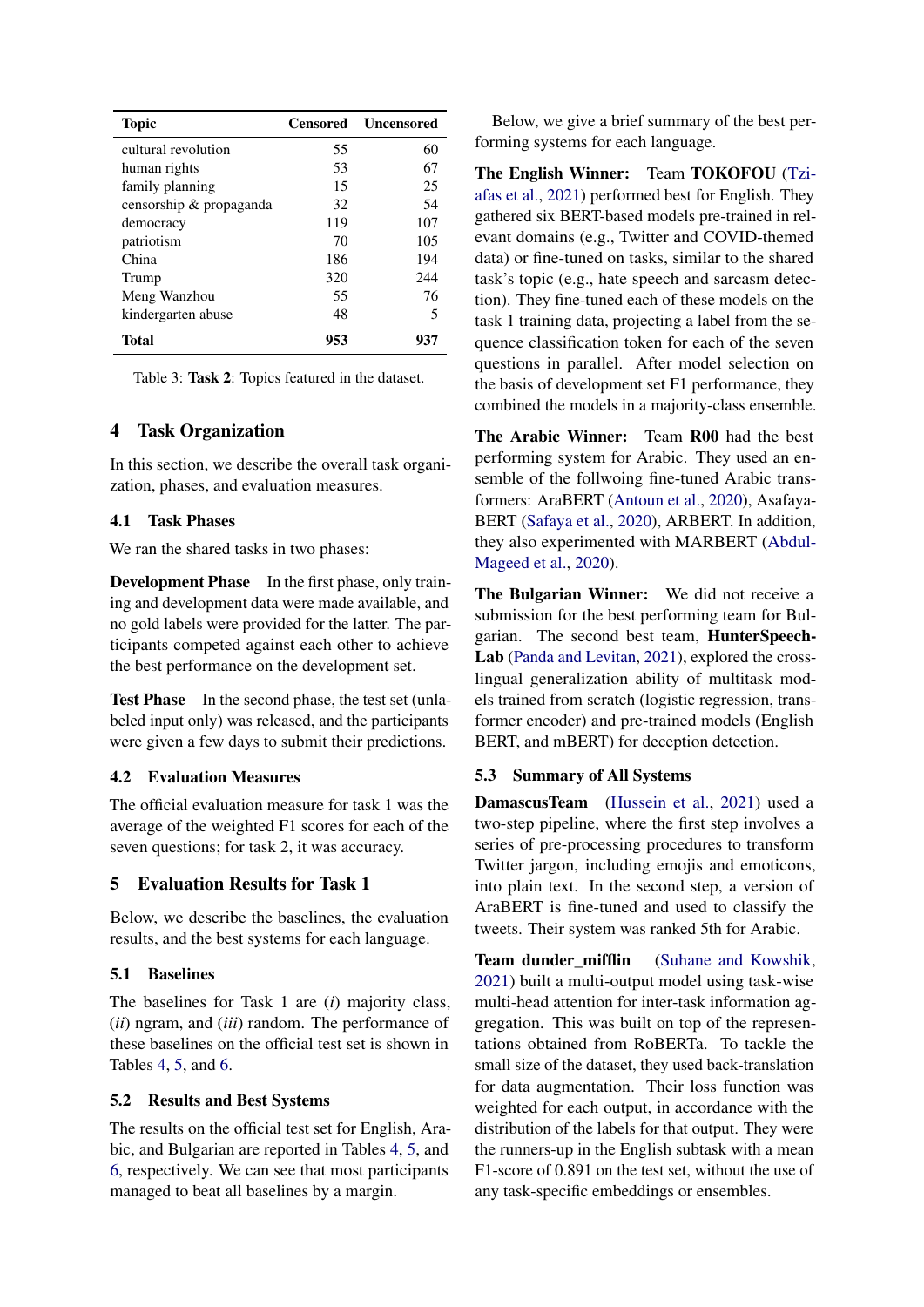<span id="page-5-0"></span>

| Rank                        | <b>Team</b>                                                                   | F1 | P | R                                                           | O1 | $\mathbf{O2}$ | <b>O3</b> | <b>O4</b> | O <sub>5</sub> | O6 | <b>O</b> 7 |
|-----------------------------|-------------------------------------------------------------------------------|----|---|-------------------------------------------------------------|----|---------------|-----------|-----------|----------------|----|------------|
|                             | <b>TOKOFOU</b>                                                                |    |   | 0.897 0.907 0.896 0.835 0.913 0.978 0.873 0.882 0.908 0.889 |    |               |           |           |                |    |            |
| $\mathcal{D}_{\mathcal{L}}$ | dunder_mifflin                                                                |    |   | 0.891 0.907 0.878 0.807 0.923 0.966 0.868 0.852 0.940 0.884 |    |               |           |           |                |    |            |
| 3                           | <b>NARNIA</b>                                                                 |    |   | 0.881 0.900 0.879 0.831 0.925 0.976 0.822 0.854 0.909 0.849 |    |               |           |           |                |    |            |
| 4                           | InfoMiner                                                                     |    |   | 0.864 0.897 0.848 0.819 0.886 0.946 0.841 0.803 0.884 0.867 |    |               |           |           |                |    |            |
| 5                           | advex                                                                         |    |   | 0.858 0.882 0.864 0.784 0.927 0.987 0.858 0.703 0.878 0.866 |    |               |           |           |                |    |            |
| 6                           | LangResearchLabNC 0.856 0.909 0.827 0.842 0.873 0.914 0.829 0.792 0.894 0.849 |    |   |                                                             |    |               |           |           |                |    |            |
|                             | majority_baseline                                                             |    |   | 0.830 0.786 0.883 0.612 0.927 1.000 0.770 0.807 0.873 0.821 |    |               |           |           |                |    |            |
|                             | ngram_baseline                                                                |    |   | 0.828 0.819 0.868 0.647 0.904 0.992 0.761 0.800 0.873 0.821 |    |               |           |           |                |    |            |
| 7                           | HunterSpeechLab                                                               |    |   | 0.736 0.874 0.684 0.738 0.822 0.824 0.744 0.426 0.878 0.720 |    |               |           |           |                |    |            |
| 8                           | spotlight                                                                     |    |   | 0.729 0.907 0.676 0.813 0.822 0.217 0.764 0.701 0.905 0.877 |    |               |           |           |                |    |            |
|                             | random baseline                                                               |    |   | 0.496 0.797 0.389 0.552 0.480 0.457 0.473 0.423 0.563 0.526 |    |               |           |           |                |    |            |

Table 4: Task 1, English: Evaluation results. For Q1 to Q7, the results are in terms of weighted F1 score.

<span id="page-5-1"></span>

| Rank           | <b>Team</b>                                                                   | F1 | $\bf R$                                                                         | <b>Q1</b> | $\mathbf{Q}$ | $\overline{O3}$ | <b>Q4</b> | $\overline{\text{O5}}$ | $\bf{O6}$ | <b>O7</b> |
|----------------|-------------------------------------------------------------------------------|----|---------------------------------------------------------------------------------|-----------|--------------|-----------------|-----------|------------------------|-----------|-----------|
|                | R <sub>00</sub>                                                               |    | 0.781 0.842 0.763 0.843 0.762 0.890 0.799 0.596 0.912 0.663                     |           |              |                 |           |                        |           |           |
| $\ast$         | iCompass                                                                      |    | $0.748$ 0.784 0.737 0.797 0.746 0.881 0.796 0.544 0.885 0.585                   |           |              |                 |           |                        |           |           |
| $\overline{2}$ | HunterSpeechLab 0.741 0.804 0.700 0.797 0.729 0.878 0.731 0.500 0.861 0.690   |    |                                                                                 |           |              |                 |           |                        |           |           |
| 3              | advex                                                                         |    | $0.728$ 0.809 0.753 0.788 0.821 0.981 0.859 0.573 0.866 0.205                   |           |              |                 |           |                        |           |           |
| 4              | InfoMiner                                                                     |    | $0.707$ $0.837$ $0.639$ $0.852$ $0.704$ $0.774$ $0.743$ $0.593$ $0.698$ $0.588$ |           |              |                 |           |                        |           |           |
|                | ngram_baseline                                                                |    | 0.697 0.741 0.716 0.410 0.762 0.950 0.767 0.553 0.856 0.579                     |           |              |                 |           |                        |           |           |
| 5              | DamascusTeam                                                                  |    | 0.664 0.783 0.677 0.169 0.754 0.915 0.783 0.583 0.857 0.589                     |           |              |                 |           |                        |           |           |
|                | majority_baseline 0.663 0.608 0.751 0.152 0.786 0.981 0.814 0.475 0.857 0.579 |    |                                                                                 |           |              |                 |           |                        |           |           |
| 6              | spotlight                                                                     |    | 0.661 0.805 0.632 0.843 0.703 0.792 0.647 0.194 0.828 0.620                     |           |              |                 |           |                        |           |           |
|                | random baseline 0.496 0.719 0.412 0.510 0.444 0.487 0.442 0.476 0.584 0.533   |    |                                                                                 |           |              |                 |           |                        |           |           |

Table 5: Task 1, Arabic: Evaluation results. For Q1 to Q7, the results are in terms of weighted F1 score (The team iCompass submitted their system after the deadline, and thus we rank them with a ∗).

<span id="page-5-2"></span>

| Rank           | <b>Team</b>                                                                   | $F1$ P | $\mathbf R$                                                                     | Q1 Q2 Q3 Q4 Q5 Q6 Q7 |  |  |  |
|----------------|-------------------------------------------------------------------------------|--------|---------------------------------------------------------------------------------|----------------------|--|--|--|
|                | advex                                                                         |        | 0.837 0.860 0.861 0.887 0.955 0.980 0.834 0.819 0.678 0.706                     |                      |  |  |  |
| 2              | HunterSpeechLab 0.817 0.819 0.837 0.937 0.943 0.968 0.835 0.748 0.605 0.686   |        |                                                                                 |                      |  |  |  |
|                | majority_baseline 0.792 0.742 0.855 0.876 0.951 0.986 0.822 0.672 0.606 0.630 |        |                                                                                 |                      |  |  |  |
|                | ngram baseline 0.778 0.790 0.808 0.909 0.919 0.949 0.803 0.631 0.606 0.630    |        |                                                                                 |                      |  |  |  |
| 3              | spotlight                                                                     |        | 0.686 0.844 0.648 0.832 0.926 0.336 0.669 0.687 0.650 0.700                     |                      |  |  |  |
| $\overline{4}$ | InfoMiner                                                                     |        | 0.578 0.826 0.505 0.786 0.749 0.419 0.599 0.556 0.303 0.631                     |                      |  |  |  |
|                | random baseline                                                               |        | $0.496$ $0.768$ $0.400$ $0.594$ $0.502$ $0.470$ $0.480$ $0.399$ $0.498$ $0.528$ |                      |  |  |  |

Table 6: Task 1, Bulgarian: Evaluation results. For Q1 to Q7 results are in terms of weighted F1 score.

Team HunterSpeechLab [\(Panda and Levitan,](#page-10-16) [2021\)](#page-10-16) participated in all three languages. They explored the cross-lingual generalization ability of multitask models trained from scratch (logistic regression, transformers) and pre-trained models (English BERT, mBERT) for deception detection. They were 2nd for Arabic and Bulgarian.

Team iCompass [\(Henia and Haddad,](#page-8-19) [2021\)](#page-8-19) had a late submission for Arabic, and would have ranked 2nd. They used contextualized text representations from ARBERT, MARBERT, AraBERT, Arabic ALBERT and BERT-base-arabic, which they fine-tuned on the training data for task 1. They found that BERT-base-arabic performed best.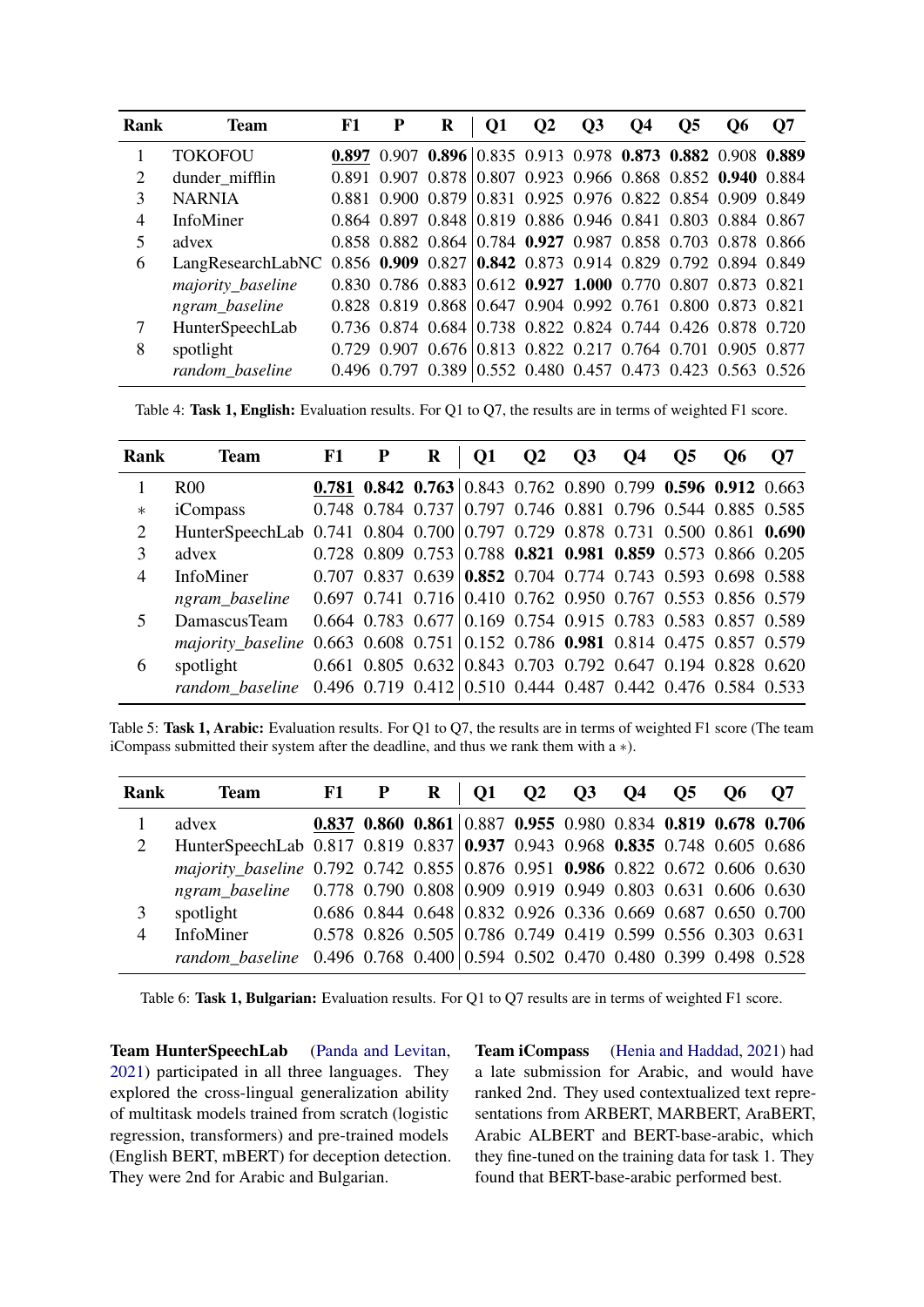Team InfoMiner [\(Uyangodage et al.,](#page-10-18) [2021\)](#page-10-18) participated in all three subtasks, and were ranked 4th on all three. They used pre-trained transformer models, specifically BERT-base-cased, RoBERTabase, BERT-multilingual-cased, and AraBERT. They optimized these transformer models for each question separately and used undersampling to deal with the fact that the data is imbalanced.

Team NARNIA [\(Kumar et al.,](#page-9-18) [2021\)](#page-9-18) experimented with a number of Deep Learning models, including different word embeddings such as Glove and ELMo, among others. They found that the BERTweet model achieved the best overall F1 score of 0.881, securing them the third place on the English subtask.

Team R00 [\(Qarqaz et al.,](#page-10-19) [2021\)](#page-10-19) had the best performing system for the Arabic subtask. They used an ensemble of neural networks combining a linear layer on top of one out of the following four pre-trained Arabic language models: AraBERT, Asafaya-BERT, ARBERT. In addition, they also experimented with MARBERT.

Team TOKOFOU [\(Tziafas et al.,](#page-10-14) [2021\)](#page-10-14) participated in English only and theirs was the winning system for that language. They gathered six BERT-based models pre-trained in relevant domains (e.g., Twitter and COVID-themed data) or fine-tuned on tasks, similar to the shared task's topic (e.g., hate speech and sarcasm detection). They fine-tuned each of these models on the task 1 training data, projecting a label from the sequence classification token for each of the seven questions in parallel. After carrying out model selection on the basis of the F1 score on the development set, they combined the models in a majority-class ensemble in order to counteract the small size of the dataset and to ensure robustness.

### 5.4 Summary of the Approaches

Tables [7,](#page-6-0) [8](#page-6-1) and [9](#page-6-2) offer a high-level comparison of the approaches taken by the participating systems for English, Arabic and Bulgarian, respectively (unfortunately, in these comparisons, we miss two systems, which did not submit a system description paper). We can see that across all languages, the participants have used transformer-based models, monolingual or multilingual. In terms of models, SVM and logistic regression were used. Some teams also used ensembles and data augmentation.

<span id="page-6-0"></span>

Table 7: Task 1: Overview of the approaches used by the participating systems for **English.**  $\blacksquare$ =part of the official submission;  $\blacktriangleright$ =considered in internal experiments; *Trans.* is for Transformers; *Repres.* is for Representations. References to system description papers are shown below the table.

<span id="page-6-1"></span>

<span id="page-6-2"></span>Table 8: Task 1: Overview of the approaches used by the participating systems for Arabic.



Table 9: Task 1: Overview of the approaches used by the participating systems for Bulgarian.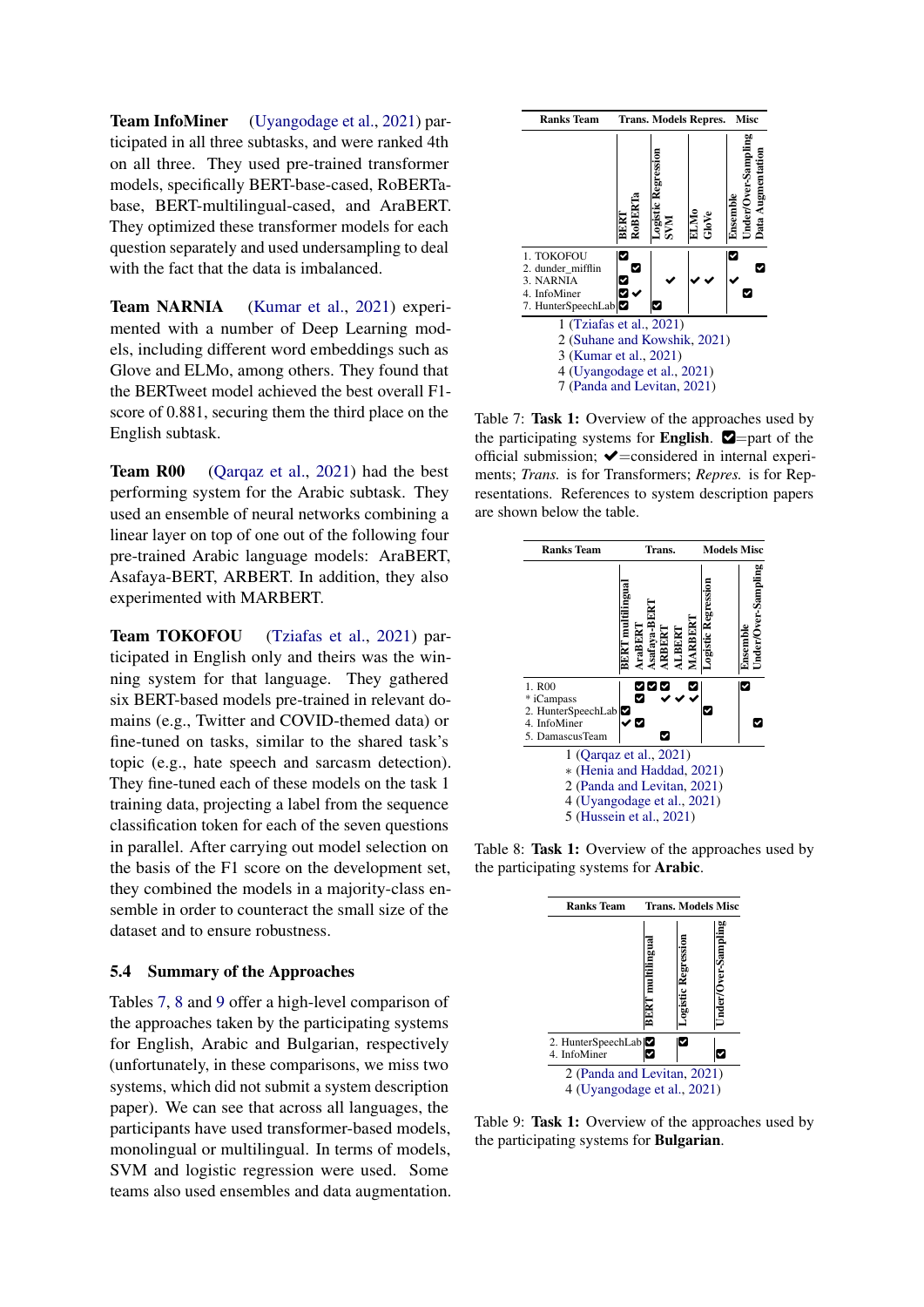<span id="page-7-0"></span>

| Team                                                  | P         | R                                        | F1        |              |
|-------------------------------------------------------|-----------|------------------------------------------|-----------|--------------|
| NITK NLP                                              | c: $0.69$ | c: 0.56<br>u: $0.61$ u: $0.73$ u: $0.66$ | c: $0.62$ | 0.64         |
| Baseline from (Ng et al., 2020)                       | c: 0.82   | c: 0.79<br>u: $0.76$ u: $0.79$ u: $0.77$ | c: 0.80   | 0.80         |
| Majority baseline<br>Human baseline (Ng et al., 2020) |           |                                          |           | 0.50<br>0.24 |

Table 10: Task 2: the NITK\_NLP team's results. Here:  $c$  is censored and  $u$  is uncensored.

### 6 Evaluation Results for Task 2

Below, we report the results for the baselines and for the participating system.

### 6.1 Baselines

For task 2, we have three baselines as shown in Table [10:](#page-7-0) a majority class baseline, as before, and two additional baselines described in [\(Ng et al.,](#page-9-16) [2020\)](#page-9-16). The first additional baseline is a human baseline based on crowdsourcing. The second additional baseline is a multilayer perceptron (MLP) using linguistic features as well as such measuring the complexity of the text, e.g., in terms of its readability, ambiguity, and idiomaticity. These features are motivated by observations that censored texts are typically more negative, more idiomatic, contain more content words and more complex semantic categories. Moreover, censored tweets use more verbs, which indirectly points to the Collective Action Potential. In contrast, uncensored posts are generally more positive, and contain words related to leisure, reward, and money.

# 6.2 Results

Due to the unorthodox application, and perhaps to the sensitivity of the data, task 2 received only one submission: from team NITK\_NLP. The team used a pre-trained XLNet-based Chinese model by [Cui](#page-8-20) [et al.](#page-8-20) [\(2020\)](#page-8-20), which they fine-tuned for 20 epochs, using the Adam optimizer. The evaluation results for that system are shown in Table [10.](#page-7-0) We can see that while the system outperformed both the human baseline and the majority class baseline by a large margin, it could not beat the MLP baseline. This suggests that capturing the linguistic fingerprints of censorship might indeed be important, and thus probably should be considered, e.g., in combination with deep contextualized representations from transformers [\(Ng et al.,](#page-9-19) [2018a,](#page-9-19) [2019,](#page-10-13) [2020\)](#page-9-16).

# 7 Conclusion and Future Work

We have presented the NLP4IF-2021 shared tasks on fighting the COVID-19 infodemic in social media (offered in Arabic, Bulgarian, and English) and on censorship detection (offered in Chinese).

In future work, we plan to extend the dataset to cover more examples, e.g., from more recent periods when the attention has shifted from COVID-19 in general to vaccines. We further plan to develop similar datasets for other languages.

# Ethical Considerations

While our datasets do not contain personally identifiable information, creating systems for our tasks could face a "dual-use dilemma," as they could be misused by malicious actors. Yet, we believe that the need for replicable and transparent research outweigh concerns about dual-use in our case.

### Acknowledgments

We would like to thank Akter Fatema, Al-Awthan Ahmed, Al-Dobashi Hussein, El Messelmani Jana, Fayoumi Sereen, Mohamed Esraa, Ragab Saleh, and Shurafa Chereen for helping with the Arabic data annotations.

This research is part of the Tanbih mega-project, developed at the Qatar Computing Research Institute, HBKU, which aims to limit the impact of "fake news," propaganda, and media bias by making users aware of what they are reading.

This material is also based upon work supported by the US National Science Foundation under Grants No. 1704113 and No. 1828199.

This publication was also partially made possible by the innovation grant No.  $21 -$ Misinformation and Social Networks Analysis in Qatar from Hamad Bin Khalifa University's (HBKU) Innovation Center. The findings achieved herein are solely the responsibility of the authors.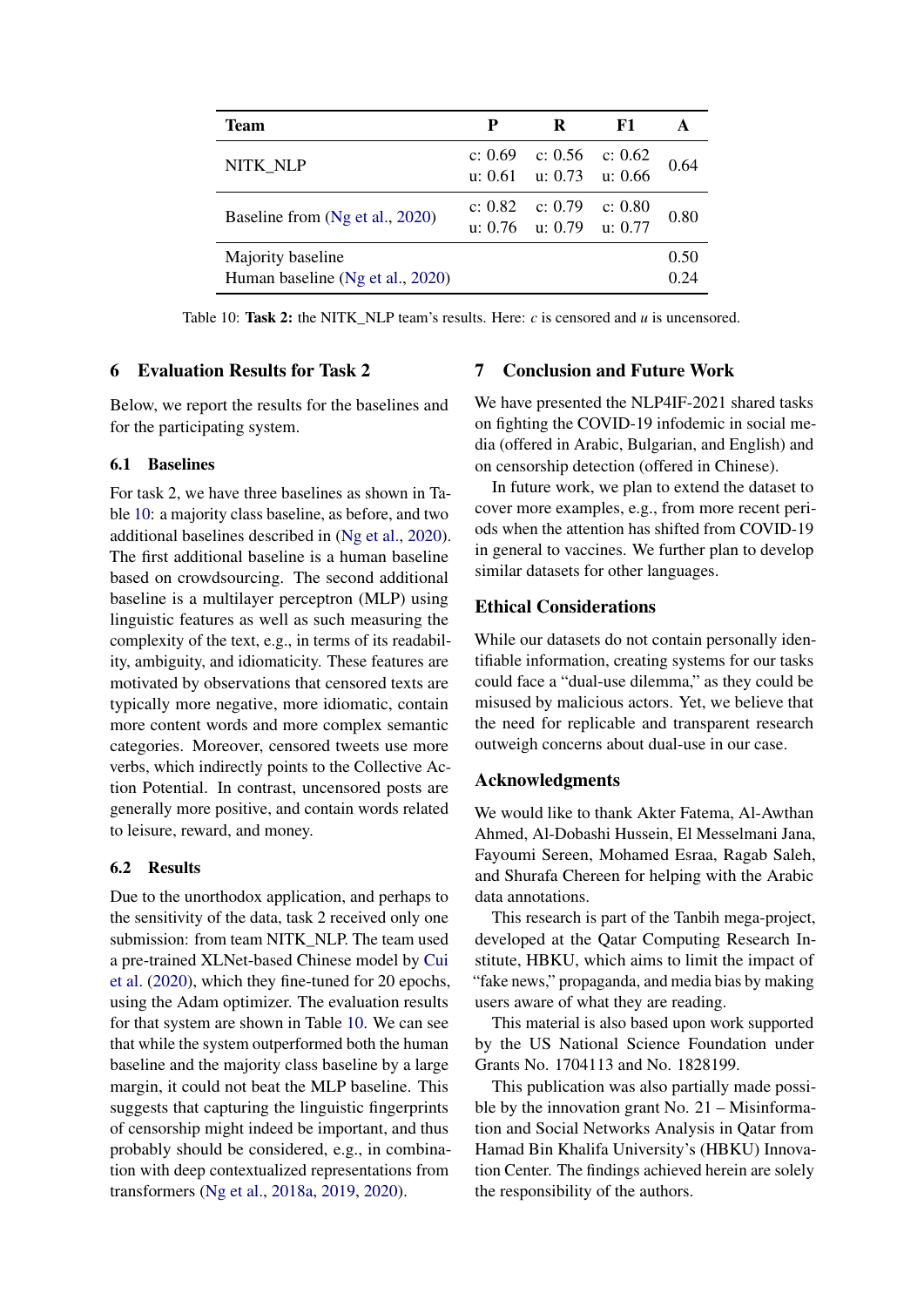### References

- <span id="page-8-17"></span>Muhammad Abdul-Mageed, AbdelRahim Elmadany, and El Moatez Billah Nagoudi. 2020. ARBERT & MARBERT: Deep bidirectional transformers for Arabic. *arXiv/2101.01785*.
- <span id="page-8-8"></span>Muhammad Abdul-Mageed, AbdelRahim Elmadany, El Moatez Billah Nagoudi, Dinesh Pabbi, Kunal Verma, and Rannie Lin. 2021. Mega-COV: A billion-scale dataset of 100+ languages for COVID-19. In *Proceedings of the 16th Conference of the European Chapter of the Association for Computational Linguistics*, EACL '21, pages 3402–3420.
- <span id="page-8-4"></span>Firoj Alam, Stefano Cresci, Tanmoy Chakraborty, Fabrizio Silvestri, Dimiter Dimitrov, Giovanni Da San Martino, Shaden Shaar, Hamed Firooz, and Preslav Nakov. 2021a. A survey on multimodal disinformation detection. *arXiv/2103.12541*.
- <span id="page-8-2"></span>Firoj Alam, Fahim Dalvi, Shaden Shaar, Nadir Durrani, Hamdy Mubarak, Alex Nikolov, Giovanni Da San Martino, Ahmed Abdelali, Hassan Sajjad, Kareem Darwish, and Preslav Nakov. 2021b. Fighting the COVID-19 infodemic in social media: A holistic perspective and a call to arms. In *Proceedings of the International AAAI Conference on Web and Social Media*, ICWSM '21.
- <span id="page-8-1"></span>Firoj Alam, Shaden Shaar, Fahim Dalvi, Hassan Sajjad, Alex Nikolov, Hamdy Mubarak, Giovanni Da San Martino, Ahmed Abdelali, Nadir Durrani, Kareem Darwish, and Preslav Nakov. 2020. Fighting the COVID-19 infodemic: Modeling the perspective of journalists, fact-checkers, social media platforms, policy makers, and the society. *arXiv/2005.00033*.
- <span id="page-8-10"></span>Sarah Alqurashi, Ahmad Alhindi, and Eisa Alanazi. 2020. Large Arabic Twitter dataset on COVID-19. *arXiv/2004.04315*.
- <span id="page-8-16"></span>Wissam Antoun, Fady Baly, and Hazem Hajj. 2020. AraBERT: Transformer-based model for Arabic language understanding. In *Proceedings of the 4th Workshop on Open-Source Arabic Corpora and Processing Tools*, OSACT '20, pages 9–15, Marseille, France.
- <span id="page-8-15"></span>David Bamman, Brendan O'Connor, and Noah A. Smith. 2012. Censorship and deletion practices in Chinese social media. *First Monday*, 17(3).
- <span id="page-8-7"></span>Juan M Banda, Ramya Tekumalla, Guanyu Wang, Jingyuan Yu, Tuo Liu, Yuning Ding, and Gerardo Chowell. 2020. A large-scale COVID-19 Twitter chatter dataset for open scientific research – an international collaboration. *arXiv:2004.03688*.
- <span id="page-8-13"></span>Kevin Bock, Yair Fax, Kyle Reese, Jasraj Singh, and Dave Levin. 2020. Detecting and evading censorship-in-depth: A case study of Iran's protocol whitelister. In *Proceedings of the 10th USENIX Workshop on Free and Open Communications on the Internet*, FOCI '20.
- <span id="page-8-6"></span>Emily Chen, Kristina Lerman, and Emilio Ferrara. 2020. Tracking social media discourse about the COVID-19 pandemic: Development of a public coronavirus Twitter data set. *JMIR*, 6(2):e19273.
- <span id="page-8-5"></span>Matteo Cinelli, Walter Quattrociocchi, Alessandro Galeazzi, Carlo Michele Valensise, Emanuele Brugnoli, Ana Lucia Schmidt, Paola Zola, Fabiana Zollo, and Antonio Scala. 2020. The COVID-19 social media infodemic. *Sci. Reports*, 10(1):1–10.
- <span id="page-8-20"></span>Yiming Cui, Wanxiang Che, Ting Liu, Bing Qin, Shijin Wang, and Guoping Hu. 2020. Revisiting pretrained models for Chinese natural language processing. In *Findings of the Association for Computational Linguistics: EMNLP 2020*, pages 657–668.
- <span id="page-8-11"></span>Kaize Ding, Kai Shu, Yichuan Li, Amrita Bhattacharjee, and Huan Liu. 2020. Challenges in combating COVID-19 infodemic – data, tools, and ethics. *arXiv/2005.13691*.
- <span id="page-8-9"></span>Fatima Haouari, Maram Hasanain, Reem Suwaileh, and Tamer Elsayed. 2021. ArCOV19-rumors: Arabic COVID-19 Twitter dataset for misinformation detection. In *Proceedings of the Sixth Arabic Natural Language Processing Workshop*, ANLP '21, pages 72–81, Kyiv, Ukraine (Virtual).
- <span id="page-8-3"></span>Momchil Hardalov, Arnav Arora, Preslav Nakov, and Isabelle Augenstein. 2021. A survey on stance detection for mis- and disinformation identification. *arXiv/2103.00242*.
- <span id="page-8-19"></span>Wassim Henia and Hatem Haddad. 2021. iCompass at NLP4IF-2021–Fighting the COVID-19 infodemic. In *Proceedings of the Fourth Workshop on Natural Language Processing for Internet Freedom: Censorship, Disinformation, and Propaganda*, NLP4IF@NAACL' 21.
- <span id="page-8-14"></span>Chaya Hiruncharoenvate, Zhiyuan Lin, and Eric Gilbert. 2015. Algorithmically bypassing censorship on Sina Weibo with nondeterministic homophone substitutions. In *Proceedings of the Ninth International Conference on Web and Social Media*, ICWSM '15, pages 150–158, Oxford, UK.
- <span id="page-8-12"></span>Tamanna Hossain, Robert L Logan IV, Arjuna Ugarte, Yoshitomo Matsubara, Sean Young, and Sameer Singh. 2020. COVIDLies: Detecting COVID-19 misinformation on social media. In *Proceedings of the 1st Workshop on NLP for COVID-19 (Part 2) at EMNLP 2020*.
- <span id="page-8-18"></span>Ahmad Hussein, Nada Ghneim, and Ammar Joukhadar. 2021. DamascusTeam at NLP4IF2021: Fighting the Arabic COVID-19 Infodemic on Twitter using AraBERT. In *Proceedings of the Fourth Workshop on Natural Language Processing for Internet Freedom: Censorship, Disinformation, and Propaganda*, NLP4IF@NAACL' 21.
- <span id="page-8-0"></span>Amir Karami, Morgan Lundy, Frank Webb, Gabrielle Turner-McGrievy, Brooke W McKeever, and Robert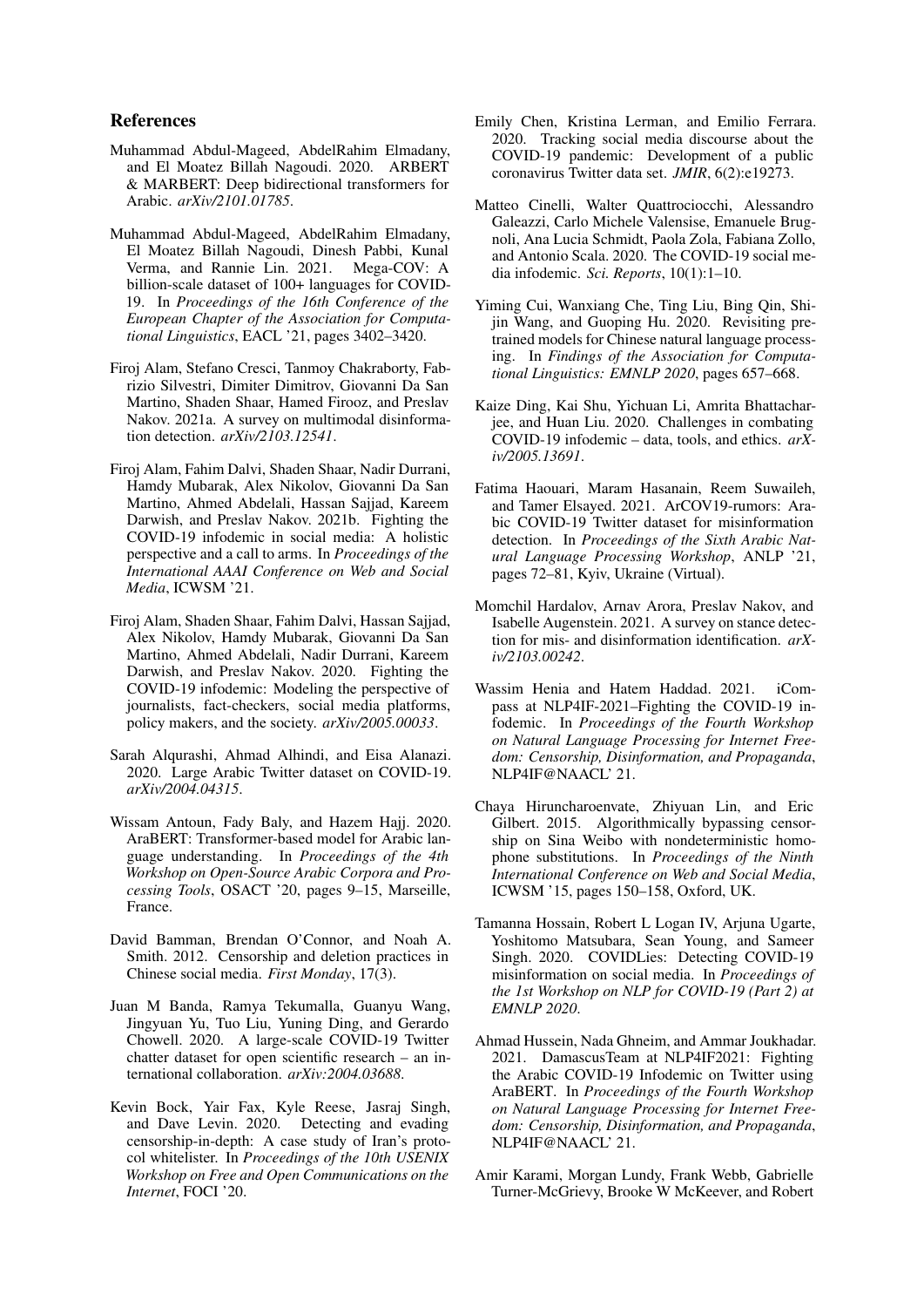McKeever. 2021. Identifying and analyzing healthrelated themes in disinformation shared by conservative and liberal Russian trolls on Twitter. *Int. J. Environ. Res. Public Health*, 18(4):2159.

- <span id="page-9-10"></span>Sachin Katti, Dina Katabi, and Katarzyna Puchala. 2005. Slicing the onion: Anonymous routing without PKI. Technical report, MIT CSAIL Technical Report 1000.
- <span id="page-9-13"></span>Gary King, Jennifer Pan, and Margaret E Roberts. 2013. How censorship in China allows government criticism but silences collective expression. *American Political Science Review*, 107(2):1–18.
- <span id="page-9-14"></span>Jeffrey Knockel, Masashi Crete-Nishihata, Jason Q. Ng, Adam Senft, and Jedidiah R. Crandall. 2015. Every rose has its thorn: Censorship and surveillance on social video platforms in China. In *Proceedings of the 5th USENIX Workshop on Free and Open Communications on the Internet*, FOCI '15, Washington, D.C., USA.
- <span id="page-9-17"></span>Lev Konstantinovskiy, Oliver Price, Mevan Babakar, and Arkaitz Zubiaga. 2018. Towards automated factchecking: Developing an annotation schema and benchmark for consistent automated claim detection. *arXiv/1809.08193*.
- <span id="page-9-18"></span>Ankit Kumar, Naman Jhunjhunwala, Raksha Agarwal, and Niladri Chatterjee. 2021. NARNIA at NLP4IF-2021: Identification of misinformation in COVID-19 tweets using BERTweet. In *Proceedings of the Fourth Workshop on Natural Language Processing for Internet Freedom: Censorship, Disinformation, and Propaganda*, NLP4IF@NAACL' 21.
- <span id="page-9-3"></span>David M.J. Lazer, Matthew A. Baum, Yochai Benkler, Adam J. Berinsky, Kelly M. Greenhill, Filippo Menczer, Miriam J. Metzger, Brendan Nyhan, Gordon Pennycook, David Rothschild, Michael Schudson, Steven A. Sloman, Cass R. Sunstein, Emily A. Thorson, Duncan J. Watts, and Jonathan L. Zittrain. 2018. The science of fake news. *Science*, 359(6380):1094–1096.
- <span id="page-9-9"></span>Christopher S. Leberknight, Mung Chiang, and Felix Ming Fai Wong. 2012. A taxonomy of censors and anti-censors: Part I: Impacts of internet censorship. *International Journal of E-Politics (IJEP)*, 3(2).
- <span id="page-9-12"></span>Siu-yau Lee. 2016. Surviving online censorship in China: Three satirical tactics and their impact. *The China Quarterly*, 228:1061–1080.
- <span id="page-9-0"></span>Yan Leng, Yujia Zhai, Shaojing Sun, Yifei Wu, Jordan Selzer, Sharon Strover, Hezhao Zhang, Anfan Chen, and Ying Ding. 2021. Misinformation during the COVID-19 outbreak in China: Cultural, social and political entanglements. *IEEE Trans. on Big Data*, 7(1):69–80.
- <span id="page-9-11"></span>Dave Levin, Youndo Lee, Luke Valenta, Zhihao Li, Victoria Lai, Cristian Lumezanu, Neil Spring, and

Bobby Bhattacharjee. 2015. Alibi routing. In *Proceedings of the 2015 ACM Conference of the Special Interest Group on Data Communication*, SIG-COMM '15, pages 611–624, London, UK.

- <span id="page-9-4"></span>Yaliang Li, Jing Gao, Chuishi Meng, Qi Li, Lu Su, Bo Zhao, Wei Fan, and Jiawei Han. 2016. A survey on truth discovery. *SIGKDD Explor. Newsl.*, 17(2):1–16.
- <span id="page-9-1"></span>Richard J Medford, Sameh N Saleh, Andrew Sumarsono, Trish M Perl, and Christoph U Lehmann. 2020. An "Infodemic": Leveraging high-volume Twitter data to understand early public sentiment for the coronavirus disease 2019 outbreak. *OFID*, 7(7).
- <span id="page-9-2"></span>Azzam Mourad, Ali Srour, Haidar Harmanai, Cathia Jenainati, and Mohamad Arafeh. 2020. Critical impact of social networks infodemic on defeating coronavirus COVID-19 pandemic: Twitter-based study and research directions. *IEEE TNSM*, 17(4):2145– 2155.
- <span id="page-9-8"></span>Hamdy Mubarak and Sabit Hassan. 2021. ArCorona: Analyzing Arabic tweets in the early days of coronavirus (COVID-19) pandemic. In *Proceedings of the 12th International Workshop on Health Text Mining and Information Analysis*, pages 1–6.
- <span id="page-9-5"></span>Preslav Nakov, David Corney, Maram Hasanain, Firoj Alam, Tamer Elsayed, Alberto Barrón-Cedeño, Paolo Papotti, Shaden Shaar, and Giovanni Da San Martino. 2021a. Automated fact-checking for assisting human fact-checkers. *arXiv/2103.07769*.
- <span id="page-9-7"></span>Preslav Nakov, Vibha Nayak, Kyle Dent, Ameya Bhatawdekar, Sheikh Muhammad Sarwar, Momchil Hardalov, Yoan Dinkov, Dimitrina Zlatkova, Guillaume Bouchard, and Isabelle Augenstein. 2021b. Detecting abusive language on online platforms: A critical analysis. *arXiv/2103.00153*.
- <span id="page-9-6"></span>Preslav Nakov, Husrev Taha Sencar, Jisun An, and Haewoon Kwak. 2021c. A survey on predicting the factuality and the bias of news media. *arXiv/2103.12506*.
- <span id="page-9-19"></span>Kei Yin Ng, Anna Feldman, and Chris Leberknight. 2018a. Detecting censorable content on Sina Weibo: A pilot study. In *Proceedings of the 10th Hellenic Conference on Artificial Intelligence*, SETN '18, Patras, Greece.
- <span id="page-9-16"></span>Kei Yin Ng, Anna Feldman, and Jing Peng. 2020. Linguistic fingerprints of internet censorship: the case of Sina Weibo. In *Proceedings of the Thirty-Fourth AAAI Conference on Artificial Intelligence*, AAAI '20, pages 446–453.
- <span id="page-9-15"></span>Kei Yin Ng, Anna Feldman, Jing Peng, and Chris Leberknight. 2018b. Linguistic characteristics of censorable language on SinaWeibo. In *Proceedings of the First Workshop on Natural Language Processing for Internet Freedom*, NLP4IF '18, pages 12–22, Santa Fe, New Mexico, USA.